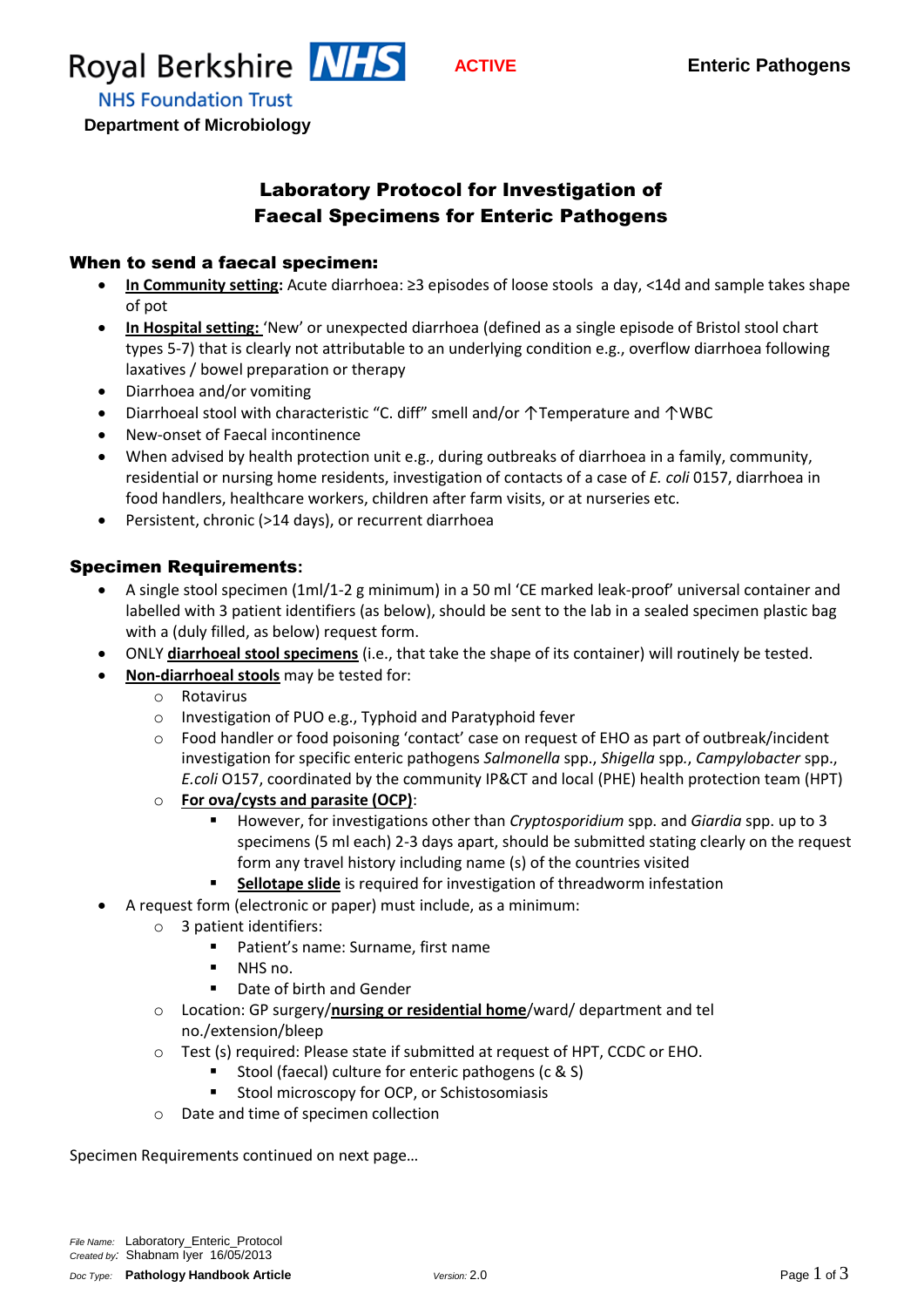# **ROYAl Berkshire NIS ACTIVE FINE Enteric Pathogens**

**NHS Foundation Trust** 

#### **Department of Microbiology**

- $\circ$  All relevant history and clinical information to help determine diagnostic methods such as:
	- Clinical symptoms and signs: Systemic illness, fever, bloody stool, abdominal pain/tenderness
	- Duration of s/s: acute (<14 days), chronic (> 2 weeks), or recurrent
	- **IMMUNOSUPPRESSION, HIV positive etc.**
	- Food/water poisoning incidents e.g., barbecue; restaurant; eggs; chicken; shellfish
	- Recent (≤ 6 weeks) foreign travel including countries visited
	- Antimicrobial treatment (recent i.e., ≤ 6 weeks, current and intended) including drug regimen: agent, route, dose and frequency, duration of treatment
	- Contact with other affected individuals or outbreak

#### **All cases with an enteric pathogen (s) are reported to the PHE via automatic co-surv reporting system**



**\*CEP: C**onventional **E**nteric **P**athogens: *Salmonella* spp., *Shigella* spp*.*, *Campylobacter* spp., VTEC (Verocytotoxigenic *E. coli*  incl.O157)

*File Name:* Laboratory\_Enteric\_Protocol *Created by:* Shabnam Iyer 16/05/2013 *Doc Type:* **Pathology Handbook Article** *Version:* 2.0Page 2 of 3